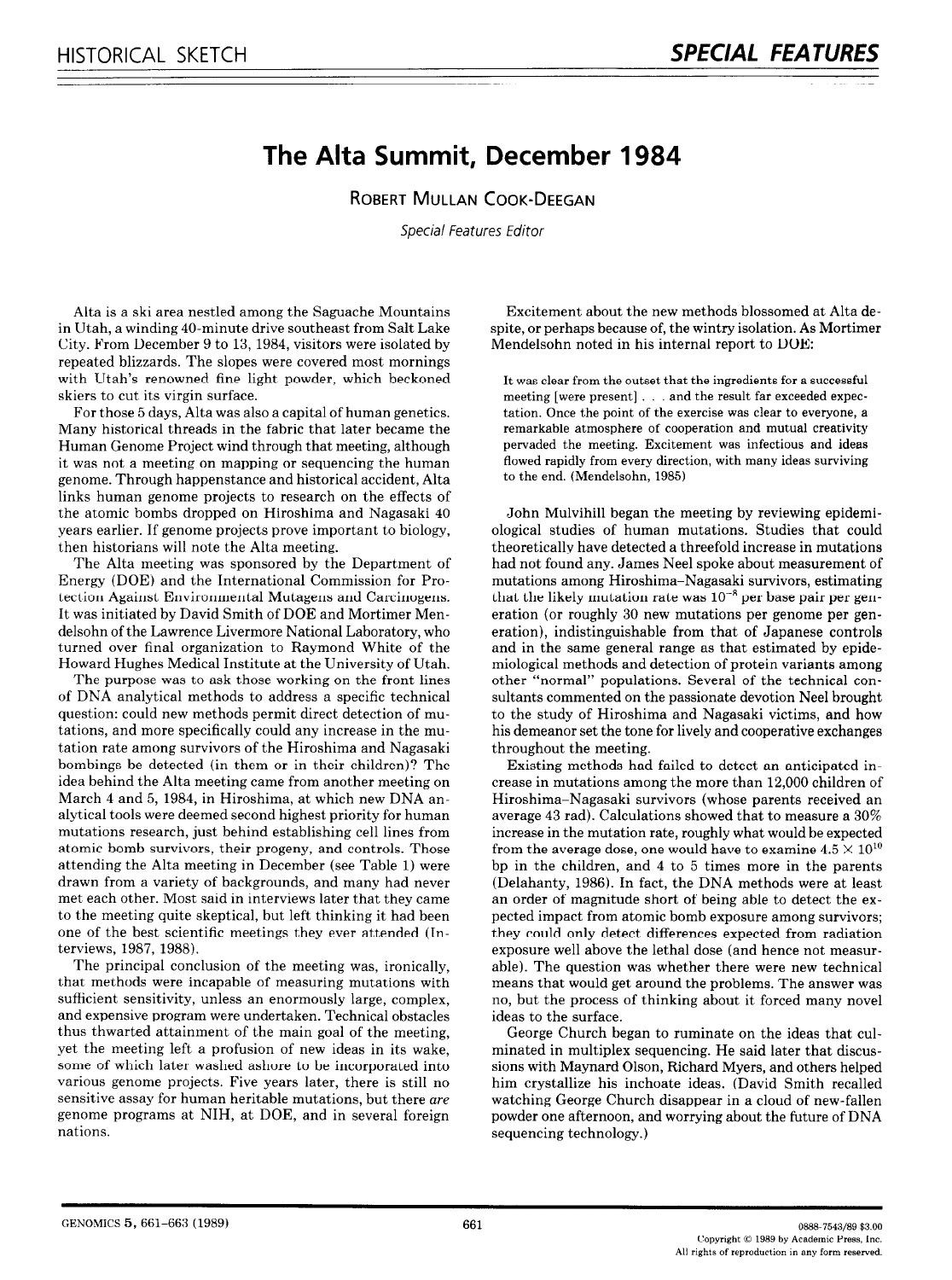## TABLE 1

## Participants at the Alta Meeting, December 1984

| David Botstein          | Mortimer Mendelsohn |
|-------------------------|---------------------|
| Elbert Branscomb        | John Mulvihill      |
| Charles R. Cantor       | Richard Myers       |
| C. Thomas Caskey        | James V. Neel       |
| George Church           | Maynard Olson       |
| John D. Delahanty       | David A. Smith      |
| <b>Charles Edington</b> | Edwin Southern      |
| Raymond Gesteland       | Sherman Weissman    |
| Michael Gough           | Raymond L. White    |
| Leonard Lerman          |                     |

Richard Myers showed work using RNase I to cut (and thus make detectable) single base pair mismatches; he and Leonard Lerman showed early data using gradients of denaturing agents embedded in electrophoresis gels as a way to detect heteroduplexes and mismatches. Myers credits his roommate for the conference, Maynard Olson, with clarifying his ideas and permitting him to expand the RNase I method to mismatches other than C-A mutations. In a trip report to to mismatches other than  $\sigma$ -A mutations. In a trip report t and Office of Technology Assessment, Michael Qough Cho acterized the Church and twyers presentations as technology now wonders and called the two young scientists, then larger unknown, the "two biggest surprises" of the meeting (Gough, 1984). Charles Cantor showed how his and David Schwartz's first

electrophoresis could gel electrophoresis method in the could separate separate method could separate measured pulsed-field gel electrophoresis method could separate megabase-sized DNA fragments, resolving individual yeast chromosomes and thus introducing an enormously powerful method to assess DNA structure on this scale. He also showed his and Cassandra Smith's first macrorestriction digest of the *Escherichia coli* genome, which suggested the tantalizing possibility of physically mapping entire genomes by combining restriction cleavage and pulsed-field gel electrophoresis.

Maynard Olson showed early results of attempting to construct a physical map of Saccharomyces cerevisiae using overlapping clones, and also showed good separation of megabasesized DNA using a modification of the Schwartz-Cantor electrophoresis technique. Mendelsohn's DOE report noted that "while Olson's method would not presently be chosen for analyzing human mutation rates, his philosophy of paying careful attention to and investing in the quantitative, methodological details of DNA technology had a recurrent and important impact on the meeting" (Mendelsohn, 1985). Olson later brought the same core ideas to the National Research Council Committee on Mapping and Sequencing the Human Genome, where those ideas, combined with an expansion of goals to include genetic mapping, helped to forge a consensus that dedicated genome projects were scientifically worthwhile (National Research Council, 1988).

At Alta, Elbert Branscomb described the state of the art in using flow cytometry and immunofluorescence to detect altered protein products on the surface of red cells. Branscomb later became the computer modeler and one of the architects for the Livermore cosmid map of chromosome 19. now under construction. Tom Caskey reviewed progress on understanding mutations in the HPRT locus, and Sherman Weissman reviewed data on the HLA locus. David Botstein, as always exuding volcanic enthusiasm peppered with sharp humor, speculated about pushing the restriction fragment length polymorphism (RFLP) techniques to their limitsperhaps enough to detect mutations in the range of  $10^{-7}$  per base pair per generation. Unfortunately, this was still shy of what would be needed to detect mutations among the Hiroshima-Nagasaki survivors, unless an unrealistically massive effort were mounted. Ray White talked about applying RFLP methods to the Y chromosomes originating from a single Mormon progenitor of 1850 (who by now has thousands of male descendants) to examine changes in the part of the Y chromosome outside the pseudoautosomal region-a part of the genome where changes should accumulate.

Edwin Southern wound up the scientific session by addressing the gap between cytogenetic detection and molecular methods, and his presence was noted by more than one participant as a moderating influence on the intellectual pyrotechnics. Southern's discussion of measuring uv-induced mutations might be seen to presage the radiation hybrid mapping methods brought to fruition in 1988 by David Cox and Richard Myers, although the two approaches are quite independent in origin. Michael Gough returned from Alta to Washington to Washington to Washington to work to work to work to work to w<br>Alta to work to work to work to work to work to work to work to work the work to work to work to work the work

on the OTA report of OTA report on the OTA report of  $\frac{1}{\sqrt{2}}$ on the OTA report on detecting heritable mutations. The report had been requested by Congress in anticipation that report nad been requested by Congress in anticipation that controversies over Agent Orange, radiation exposure durin atmospheric testing in the 1950s, and exposure to mutagenic chemicals might find their way to court, where a neutral assessment of the technical feasibility of detecting mutations would be essential. Gough directed preparation of Technologies for Detecting Heritable Mutations in Human Beings until he left OTA in 1985 (U.S. Congress, 1986). Several Alta participants served either as contractors or as advisory panel members for that study. Charles DeLisi, then newly appointed director of the Office of Health and Environmental Research at DOE, read a draft of this report in October 1985, and while reading it first had the idea for a dedicated human genome project (DeLisi, 1988). The Alta meeting is thus the bridge from DOE's traditional interest in detection of mutations to DeLisi's push for a Human Genome Initiative, and provides one of several historical links between genome projects and another massive technical undertaking of the 20th centurythe Manhattan project.

#### **ACKNOWLEDGMENTS**

Thanks go to the many Alta participants and others who reviewed drafts of this historical sketch-Elbert Branscomb, Charles Cantor, Charles DeLisi, Michael Gough, Mortimer Mendelsohn, Richard Myers, Maynard Olson, David Smith, and Ray White--and to those who helped provide background in interviews (see Ref. (4)).

#### **REFERENCES**

1. DELAHANTY, J., WHITE, R. L., AND MENDELSOHN, M. L. (1986). Approaches to determining mutation rates in human DNA. Mutat. Res. 167: 215-232.